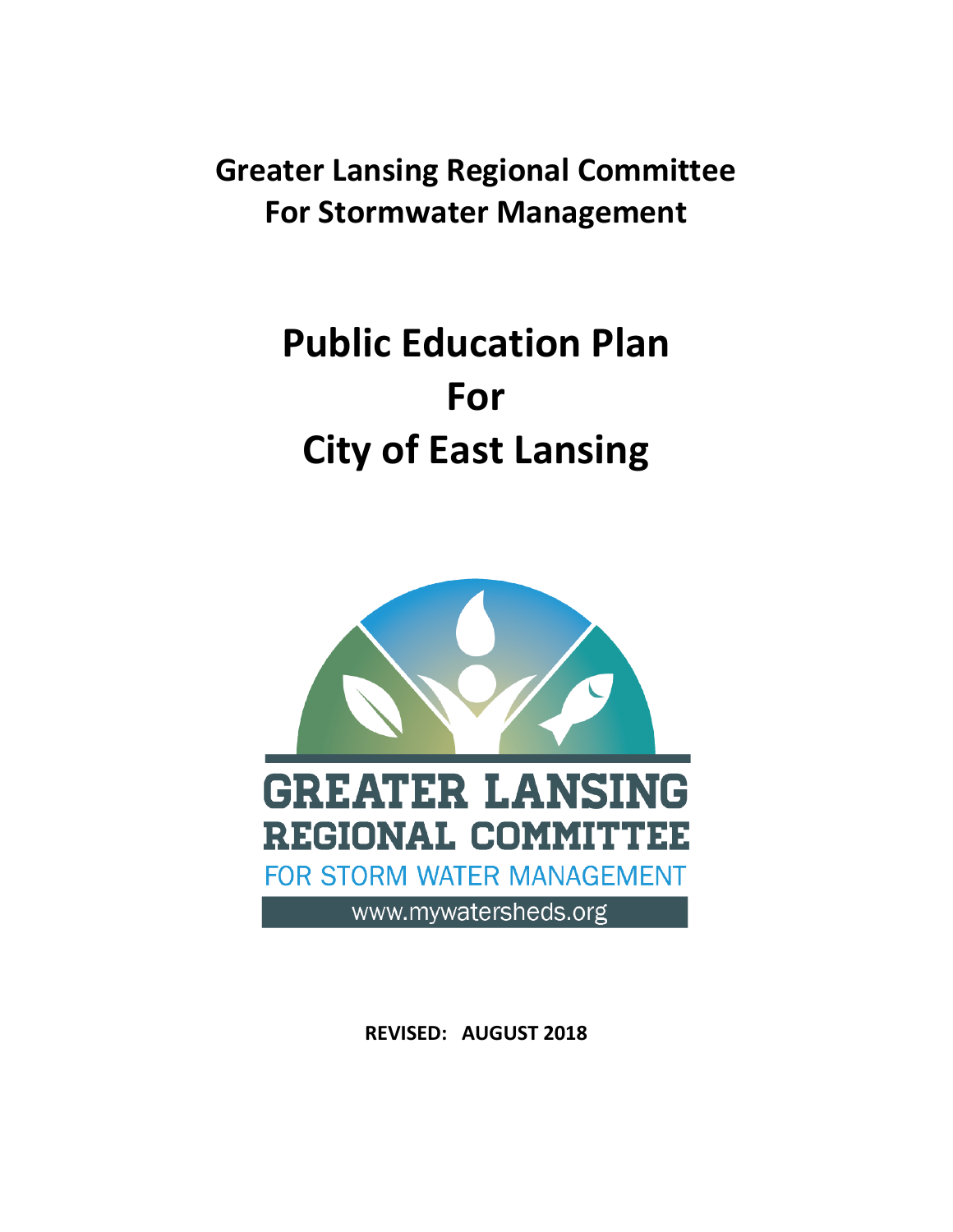#### **TABLE OF CONTENTS**

| <b>INTRODUCTION.</b>                                                                         |    |
|----------------------------------------------------------------------------------------------|----|
| PUBLIC PARTICIPATION PROCEDURE - GLRC WEBSITE/SOCIAL MEDIA . 1<br>А.                         |    |
| <b>B.</b>                                                                                    |    |
| REQUIRED TOPIC AREAS<br>C.                                                                   |    |
| D.                                                                                           |    |
| Promote public responsibility and stewardship in the applicant's watershed(s) 4<br>(A)       |    |
| Inform and educate the public about the connection of the MS4 to area waterbodies<br>(B)     |    |
|                                                                                              |    |
| Educate the public on illicit discharges and promote public reporting of illicit<br>(C)      |    |
| discharges and improper disposal of materials into the MS4                                   |    |
| Promote preferred cleaning materials and procedures for car, pavement, and power<br>(D)      |    |
| $\sim 9$                                                                                     |    |
| Inform and educate the public on proper application and disposal of pesticides,<br>(E)       |    |
| herbicides, and fertilizers.<br>.10                                                          |    |
| Promote proper disposal practices for grass clippings, leaf litter, and animal wastes<br>(F) |    |
| that may enter into the MS4.<br>10                                                           |    |
| Identify and promote the availability, location, and requirements of facilities for<br>(G)   |    |
| collection or disposal of household hazardous waste, travel trailer sanitary wastes,         |    |
|                                                                                              |    |
| Inform and educate the public on proper septic system care and maintenance, and<br>(H)       |    |
| how to recognize system failure.<br>11                                                       |    |
| Educate the public on, and promote the benefits of, green infrastructure and Low<br>(I)      |    |
|                                                                                              | 12 |
| Identify and educate commercial, industrial, and institutional entities likely to<br>(J)     |    |
|                                                                                              | 13 |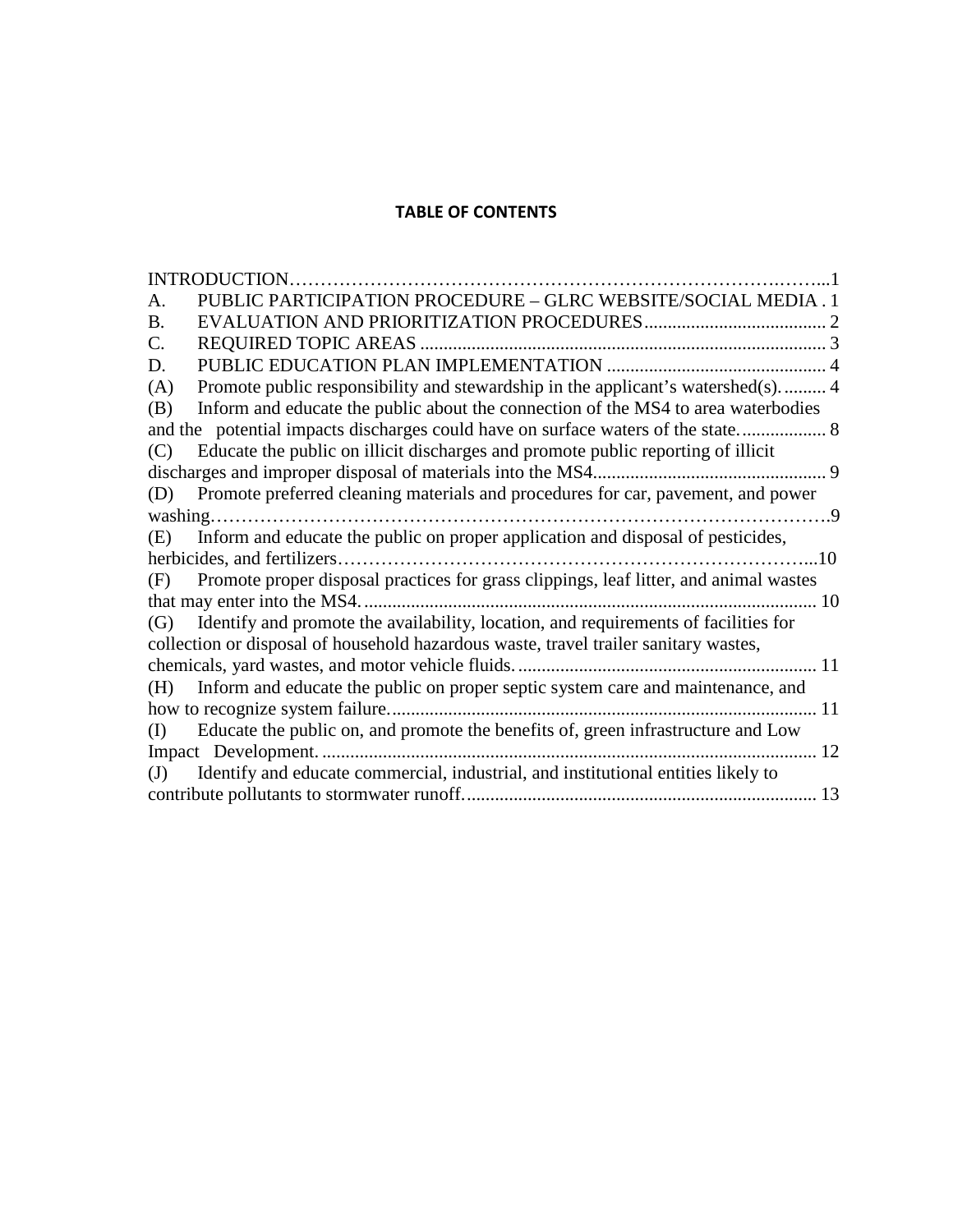#### **INTRODUCTION**

A template for the Public Education Plan (PEP) was prepared for the communities of the Greater Lansing Regional Committee for Stormwater Management (GLRC) to comply with the National Pollutant Discharge Elimination System (NPDES) Municipal Separate Storm Sewer System (MS4) Permit requirements. This created a concise document for members and the PEP Committee to work from throughout the permit cycle (2018-2023).

The original PEP was completed in 2003, updated in 2006, 2010, and 2013, and this current version of the PEP will be resubmitted to the Michigan Department of Environmental Quality (MDEQ) in August 2018. The PEP template was written for all GLRC members to guide the development and implementation of strategies aimed at educating the public on a regional and watershed level. However, each permittee takes their specific watershed and community characteristics into consideration throughout the PEP implementation. The City of East Lansing has included their specific individual efforts throughout the PEP where applicable.

| City of DeWitt          | Lansing Charter Township         |
|-------------------------|----------------------------------|
| City of East Lansing    | <b>Meridian Township</b>         |
| City of Grand Ledge     | Lansing School District          |
| City of Lansing         | <b>Clinton County</b>            |
| City of Mason           | <b>Eaton County</b>              |
| Delhi Charter Township  | Ingham County                    |
| Delta Charter Township  | Michigan State University        |
| DeWitt Charter Township | <b>Waverly Community Schools</b> |

GLRC members participating in the PEP are as follows:

#### **A. PUBLIC PARTICIPATION PROCEDURE – GLRC WEBSITE/SOCIAL MEDIA**

As required, the City of East Lansing is committing to keeping its Stormwater Management Plan (SWMP) current and publicly available on its community website. All stormwater related issues can be found by going to the City's website at www: cityofeastlansing.com, clicking on the Department of Public Works under Departments and then clicking on the Stormwater Pollution Prevention site. All of the reference to the City's website described herein under the various individual activities can be found by beginning at this site. The City's website also provides a link to the GLRC website.

Local public notice requirements will be met as appropriate, and both the SWMP and contact information will be provided to encourage public review. The public will be invited to participate in the implementation and periodic review of the SWMP, which can be accomplished through the City of East Lansing's website and/or the GLRC website. When the required progress reports are submitted to MDEQ, they will also be posted on the GLRC and City's websites. This will update the public and invite them to participate or provide input related to the implementation of the SWMP, if they choose to.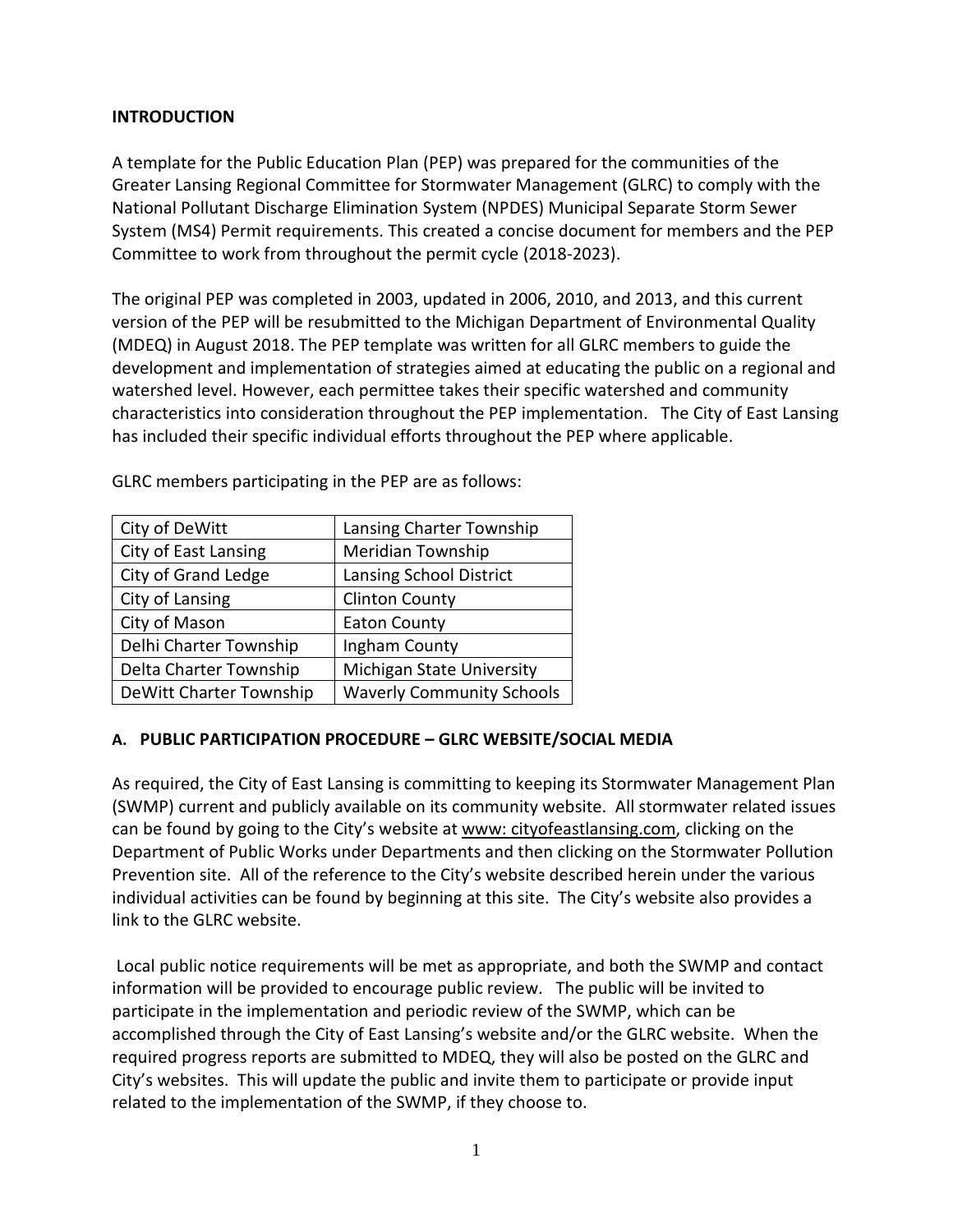In addition, the PEP, progress reports and other appropriate supporting documents will be posted on the GLRC website. The GLRC website serves as one of our strongest tools for information sharing with the public. All GLRC documents (template manuals, progress reports, implementation materials, brochures, quarterly newsletters, annual reports, etc.) are available on the GLRC website. The GLRC maintains a calendar that announces public meeting information, workshops, trainings and events.

The GLRC also recognizes the importance of social media. Our existing Facebook and Twitter accounts help us to reach out to different demographics and reach larger audiences. By purchasing Facebook's "boosted posts", the GLRC can geographically target the audiences within the urbanized zone and ensure consistent messaging to the residents of all GLRC jurisdictions. The GLRC will continue to annually support the purchase of paid posts from the GLRC Facebook account and track the results using social media analytics. Social media has proven to be an effective tool for outreach communication, and the responsibility of creating and sharing content related to the Required Topic Areas is the GLRC Coordinator's, indicated by the "social media" Delivery Mechanism in Section D.

## **B. EVALUATION AND PRIORITIZATION PROCEDURES**

The GLRC conducted a water quality survey of residents during the fall of 2006. The purpose of the survey was to provide a benchmark to gauge the effectiveness of regional and local public outreach campaigns on water quality issues in the Greater Lansing Region. The survey results provided a baseline for evaluating the effectiveness of regional and local water quality initiatives over time. These results have been used by the GLRC and other organizations in the region to prioritize and implement public education programs through the most effective and efficient methods possible.

The 2006 survey results can be found here: [Greater Lansing Regional Water Quality Survey Findings Report 2006](http://www.mywatersheds.org/publications/Other%20PEP_Habitat/Lansing%20Water%20Qual%20Survey%20Final%20Report_Nov%2021.pdf)

Since a baseline for evaluating the effectiveness of current (and past) water quality initiatives was completed in 2006, the GLRC committed to conducting the survey again in 2012 to identify successes related to the ongoing public education efforts and areas for improvement. The 2012 survey was conducted in the exact same manner as the 2006 survey; both statistically valid surveys ensure the GLRC is effective and efficient in our public education efforts.

The 2012 survey results can be found here: [Greater Lansing Regional Water Quality Survey Findings Report 2012 \(with comparison data\)](http://www.mywatersheds.org/publications/2012%20Lansing%20Regional%20Water%20Survey_Final%20Report.pdf)

The GLRC PEP Committee conducted another follow up survey in 2018. The survey was conducted in the same manner as the 2006 and 2012 surveys, and will be used to evaluate successes, challenges and to determine the overall effectiveness of the PEP. The PEP Committee will also explore the following options for assessing PEP effectiveness in the new permit cycle: a duplicate of the previous surveys (conducted either in-house or contracted out); the utilization of an online survey; conducting focus groups; or conducting targeted interviews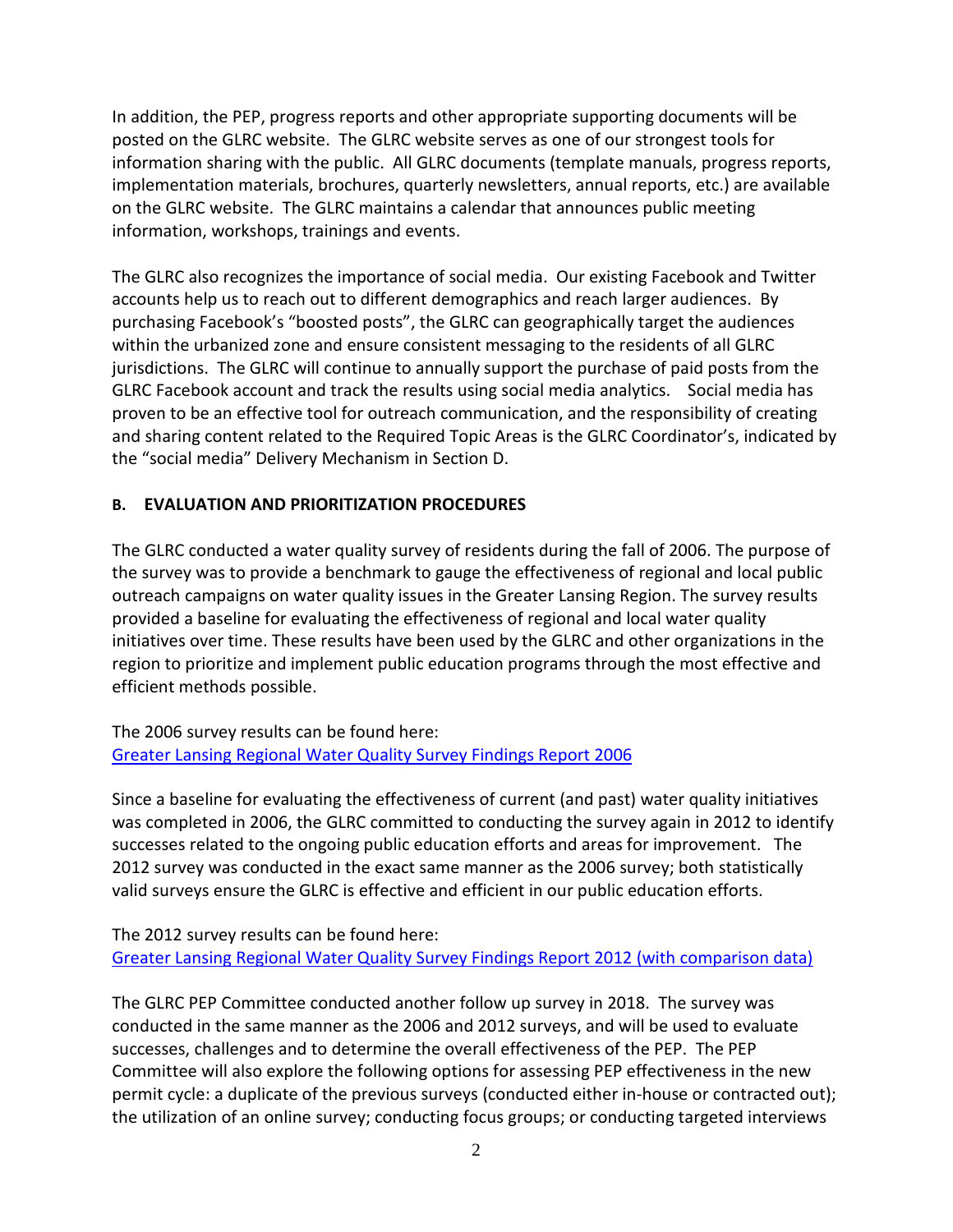of individuals in the region. This will be completed by the end of the permit cycle, scheduled for October 2023.

During the Progress Report submittal, general evaluation and effectiveness will be discussed and changes could be made based on initial results, as adaptive management is an important part of public education. Evaluation mechanisms are essential to gauge implementation status and assess the effectiveness of the overall program. Identification of quantifiable measures provides both measurability and accountability within the program.

The PEP Committee meets frequently to discuss progress of ongoing activities, review current priorities, track measurable goals and to explore new educational opportunities based on the survey results. The PEP Committee has completed the prioritization at the GLRC level and categorized topics areas as: high, medium and low. The PEP Committee met and reviewed the survey results in detail to determine the priority topic areas. Many factors were considered in this process including the survey results, available resources, cost effective outreach methods, existing public knowledge levels and collaborating with other programs currently underway. Examples of High priority topics areas are: **B**. Inform and educate the public about the connection of the MS4 to area watersbodies and potential impacts discharges have on surface waters; **C**. Educate the public on illicit discharges and promote public reporting of illicit discharges and improper disposal of materials into the MS4; **I**. Educate the public on, and promote the benefits of, green infrastructures and low impact development. The GLRC will report on the measurable goals achieved during the regular Progress Report submissions.

The GLRC also continues to work with several partners in the larger surrounding area to accomplish a variety of public education efforts. In 2013-2014, the Middle Grand River Organization of Watersheds (MGROW) developed "Pollution Isn't Pretty", a regional public education campaign to provide educational resources for smaller watershed groups (including the GLRC, friends groups, Middle Grand River Watershed Management Planning Project (319) and the Red Cedar River Watershed Management Planning Project (319)). The GLRC continues to utilize Pollution Isn't Pretty materials and work with MGROW, conservation districts, and local watershed groups to develop consistent, meaningful public education messages and delivery mechanisms that will benefit the entire region. This effort has and will continue to incorporate the GLRC survey results and several other survey results in the region. The GLRC is confident that our collaborative and individual PEP accomplishments and efforts will continue to be successful and we will work in the most effective, efficient way possible.

#### **C. REQUIRED TOPIC AREAS**

The PEP follows the format recommended by the MDEQ and includes the ten topic areas required in the permit.

*An adequate PEP will implement a sufficient amount of educational activities to ensure that the targeted audiences are reached with the appropriate message(s) for the following topics:*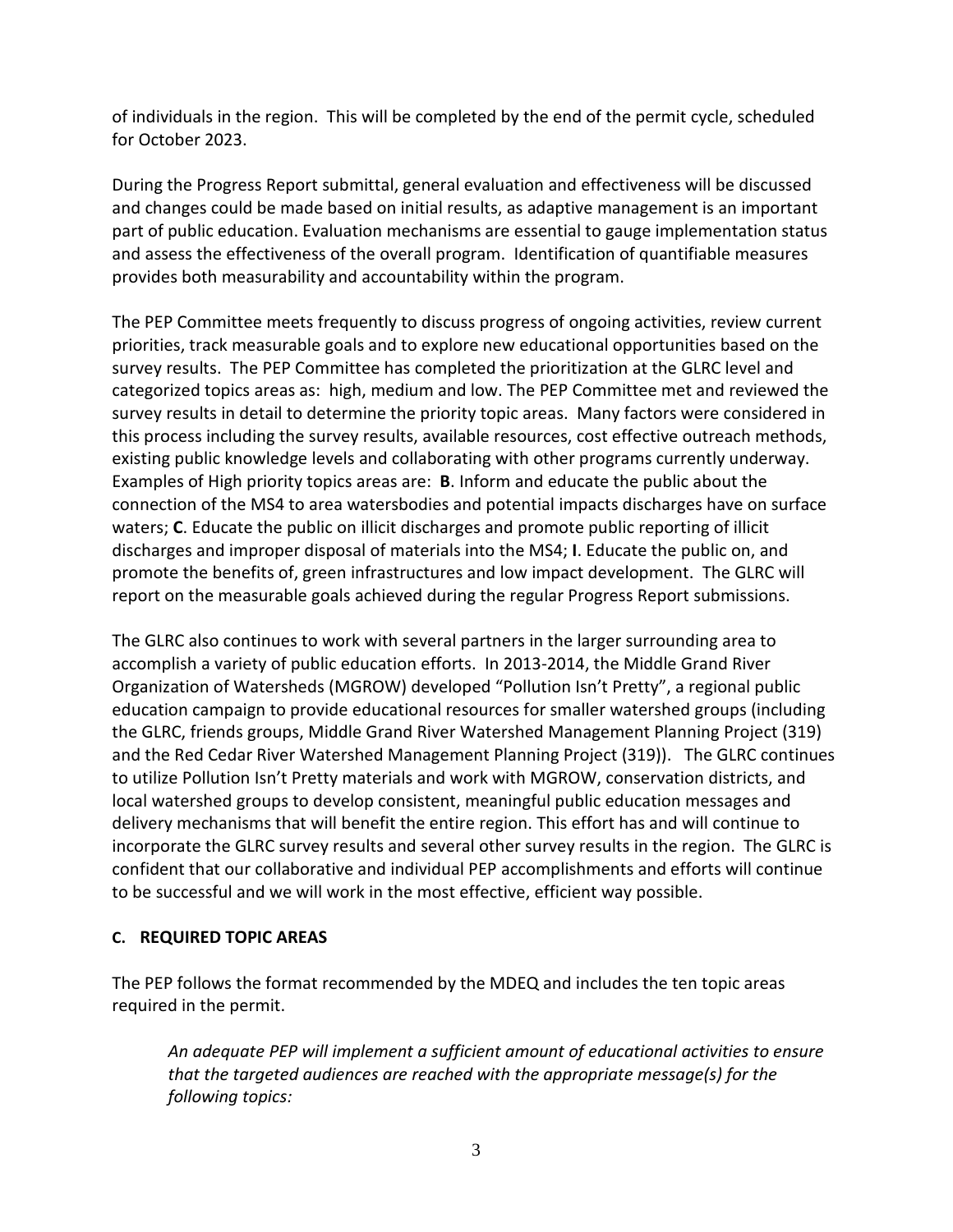*(A) Promote public responsibility and stewardship in the applicant's watershed(s).* 

- *(B) Inform and educate the public about the connection of the MS4 to area waterbodies and the potential impacts discharges could have on surface waters of the state.*
- *(C) Educate the public on illicit discharges and promote public reporting of illicit discharges and improper disposal of materials into the MS4.*
- *(D) Promote preferred cleaning materials and procedures for car, pavement, and power washing.*
- *(E) Inform and educate the public on proper application and disposal of pesticides, herbicides, and fertilizers.*
- *(F) Promote proper disposal practices for grass clippings, leaf litter, and animal wastes that may enter into the MS4.*
- *(G) Identify and promote the availability, location, and requirements of facilities for collection or disposal of household hazardous waste, travel trailer sanitary wastes, chemicals, yard wastes, and motor vehicle fluids.*
- *(H) Inform and educate the public on proper septic system care and maintenance, and how to recognize system failure.*
- *(I) Educate the public on, and promote the benefits of, green infrastructure and Low Impact Development.*
- *(J) Identify and educate commercial, industrial, and institutional entities likely to contribute pollutants to stormwater runoff.*

#### **D. PUBLIC EDUCATION PLAN IMPLEMENTATION**

Activities listed here correspond directly with the ten topic areas A - J for compliance. The GLRC action plan, has been incorporated into the City's SWMP. The action plan details the activities below and includes a schedule and general evaluation mechanisms.

#### *(A)* **Promote public responsibility and stewardship in the applicant's watershed(s).**

**Activity:** Continue to maintain watershed signage at road and river crossings. **Corresponding topic area:** None **Priority:** Medium **Target audience:** Public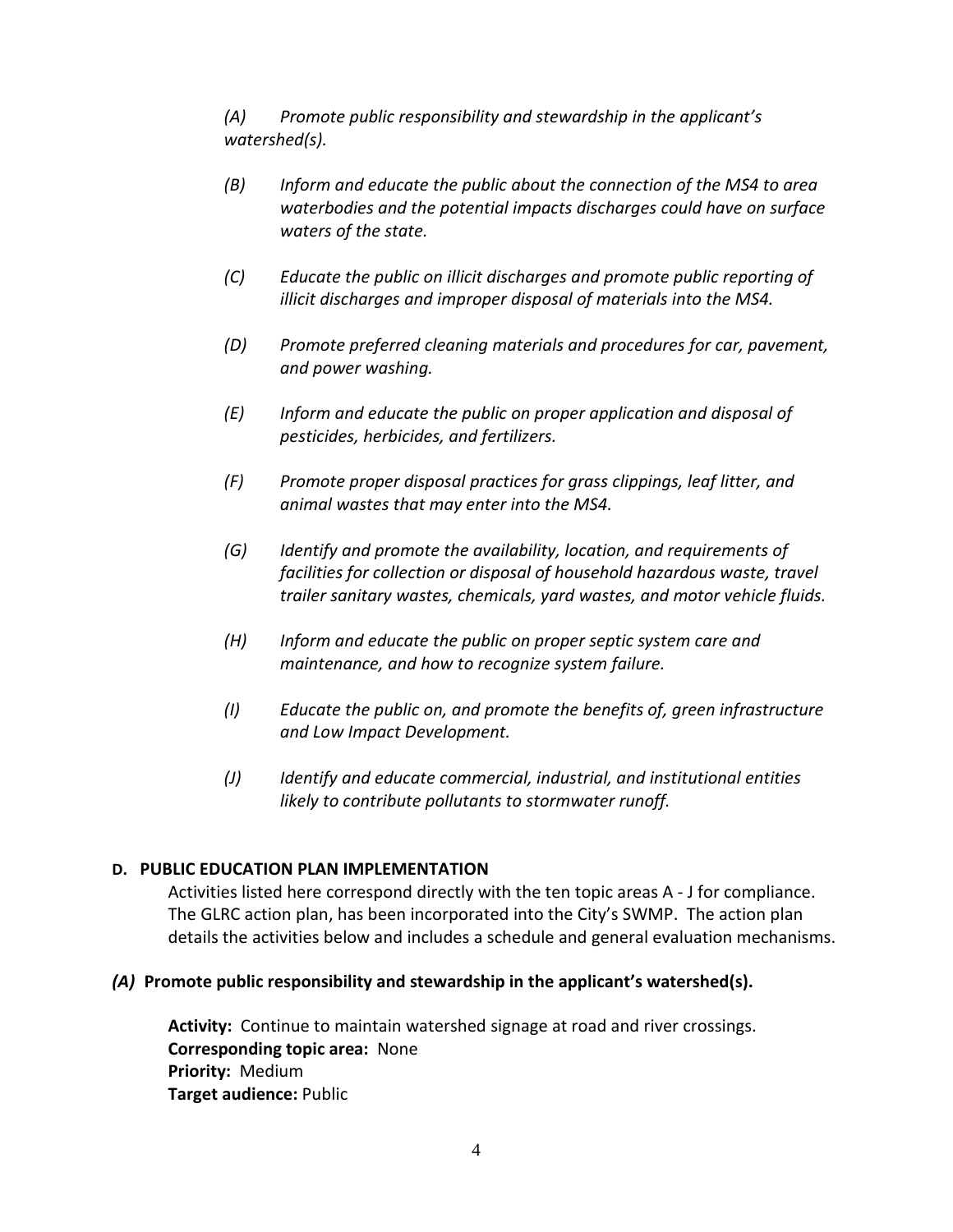**Key message:** Promoting local water resources, connecting the public to their surrounding environment. Signs read "You are in the Looking Glass or Red Cedar River Watershed".

**Delivery mechanism:** Passing vehicles, people biking, walking or running will view the signs.

**Year and frequency of implementation:** The signs were originally posted between 2005 -2006. The City of East Lansing installed five watershed signs as you enter the Red Cedar Watershed and four signs as you enter the Looking Glass Watershed.

**Responsible party:** The City of East Lansing DPW will maintain the watershed signs indefinitely.

**Evaluation:** Indicate that the signs are still there in Progress Reports.

**Activity:** Use "Do you know your watershed?" brochure and update as appropriate. An update occurred in 2018.

**Corresponding topic area:** B

**Priority:** Medium

**Target audience:** Public

**Key message:** The brochure educates the public about what a watershed is, our local watersheds and general information about watershed protection.

**Delivery mechanism:** Posted on the GLRC website, handed out at public events, available in community lobbies, available during use of the GLRC and the City's display. **Year and frequency of implementation:** The brochure will be used by the GLRC at all public events (Adopt A River, Quiet Water Symposium, Michigan Water Environment Association (MWEA) Watershed Summit), update as appropriate. The brochure is provided whenever the City's display is used.

**Responsible party:** PEP Committee, GLRC Coordinator and City of East Lansing staff. **Evaluation:** Number of brochures provided throughout the year and website link traffic to digital versions.

**Activity:** Promote the Mid-Michigan Environmental Action Council (Mid-MEAC) volunteer stream monitoring efforts.

**Corresponding topic area(s):** C, J

**Priority:** Medium

**Target audience:** Public – recruiting volunteers for action.

**Key message:** Promote Mid-MEAC volunteer stream monitoring events that educate the public (volunteers) about macroinvertebrates and why they are an important indicator of water quality. This provides an opportunity to discuss pollutant sources and reporting of illicit discharges and riparian buffer purposes and management. **Delivery mechanism:** GLRC Website and social media.

**Year and frequency of implementation:** Macroinvertebrate collections are done annually in the spring and fall, identification is completed in the fall.

**Responsible party:** GLRC Coordinator

**Evaluation:** Website traffic, potential volunteers reached through social media.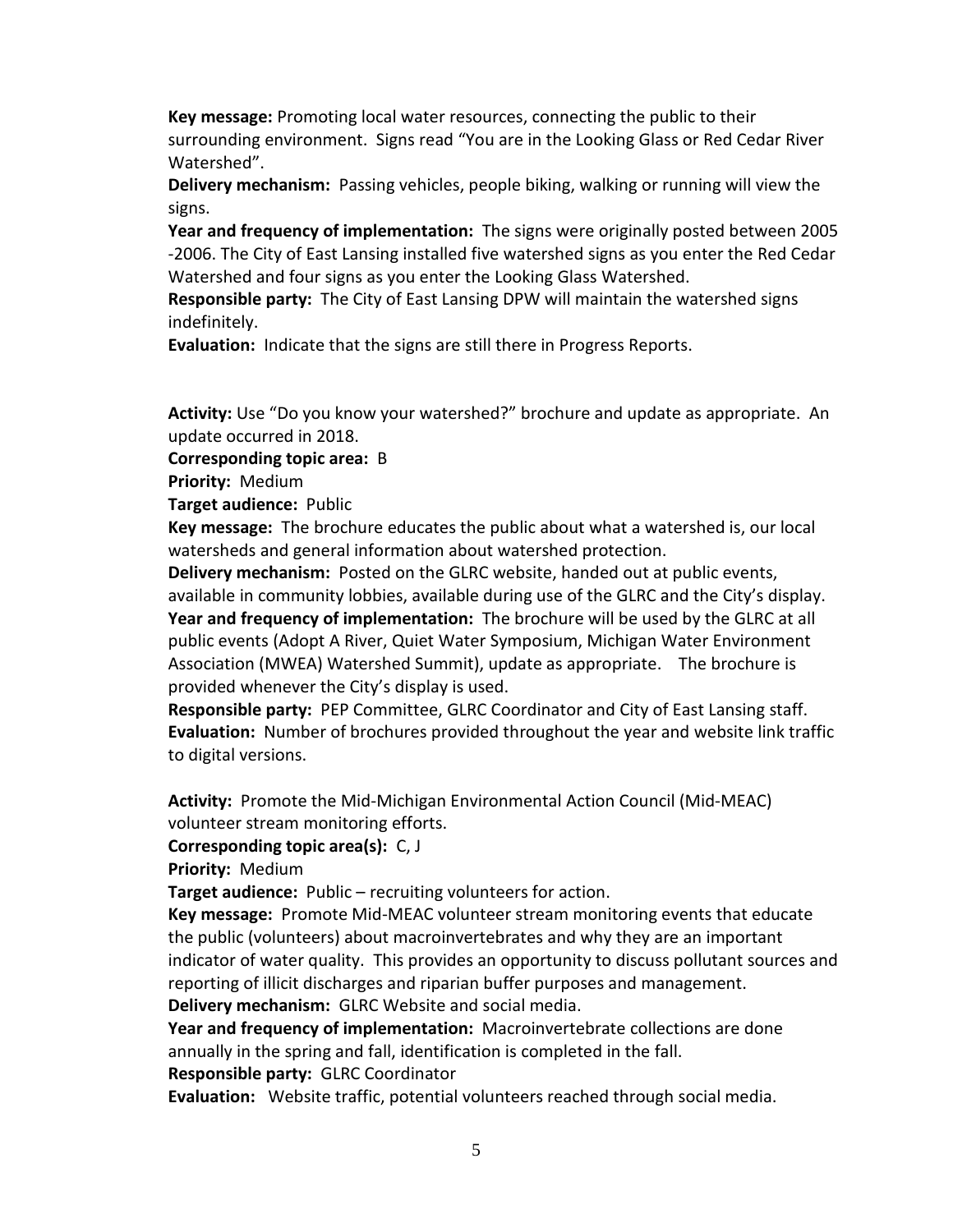**Activity:** GLRC Educational Display

**Corresponding topic area(s):** B, C, D, E, F, G, H, I, J (all) **Priority:** Medium

**Target audience:** Public and businesses

**Key message:** General watershed education; promoting action of the public about what they can do to reduce pollution.

**Delivery mechanism:** The display is used at the annual Quiet Water Symposium, annual Adopt-A-River event, Michigan Water Environment Association Watershed Summit, and various regional events. The City of East Lansing has also purchased its own display for use in public buildings and events within the City.

**Year and frequency of implementation: The GLRC display is** continually used at annual events. Panels were updated in 2014 to relate more specifically to the minimum control measures and target audiences, and an additional scroll style banner was designed in 2018 to be used in members' municipal lobbies, libraries, and public spaces and created to address knowledge gaps identified by the 2012 public survey. Displays will be updated as needed in the future.

**The City of East Lansing purchased its own scroll type display (see below right) in 2018. It is on display in the lobby of the Public Works Building when not on display in the City Hall, Hannah Community Center, and East Lansing Library or at other special events.**

**Responsible party:** GLRC Coordinator, PEP Committee and City of East Lansing staff. **Evaluation:** Number of events, use in municipal lobbies, event attendance.

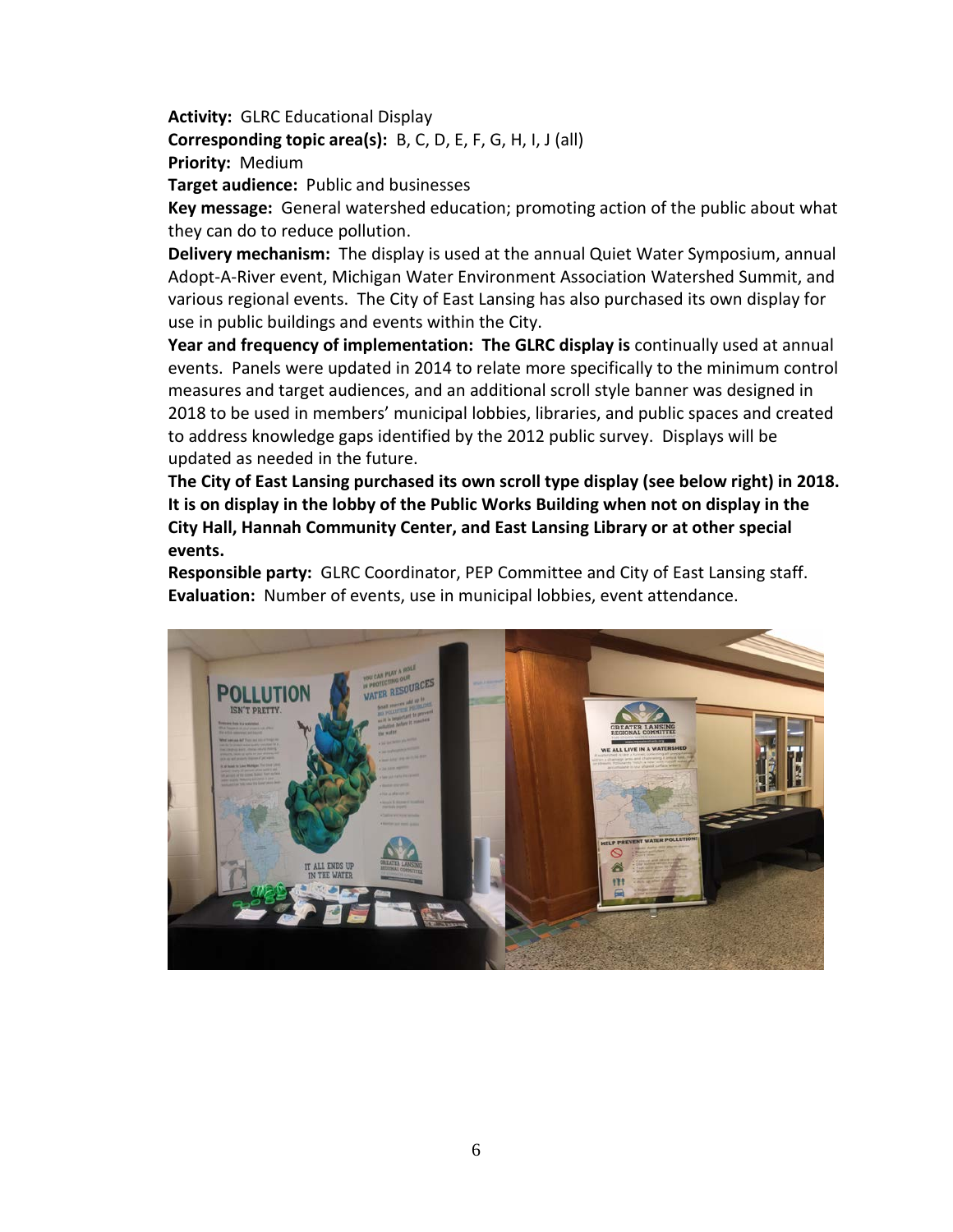**Activity:** Update basic educational graphic with tag line and GLRC website **Corresponding topic area(s):** B, C, D, E, F, G, H, I, J (all) **Priority:** Medium

**Target audience:** Public

**Key message:** The tag line was updated to read "Pollution Isn't Pretty" and "We All Live In A Watershed", demonstrating that what we put on land effects the water. The website is also listed which directs the public to information that covers all topic areas listed in this plan.

**Delivery mechanism:** Trail signage, brochures, social media, website content, events/lobby displays

**Year and frequency of implementation:** Ongoing

**Responsible party:** PEP Committee, GLRC Coordinator**,** and City of East Lansing. **Evaluation:** Website link traffic, social media analytics, brochures handed out at events, event attendance.



**Activity:** Utilize existing news articles and update them to be more flexible with different media outlets (Twitter, shorter columns, etc.). **Corresponding topic area(s):** B, C, D, E, F, G, H, I, J (all) **Priority:** Medium **Target audience:** Public, elected officials

**Key message:** Articles cover the following topics:

| What is a Watershed?         | Pet Waste and the             |
|------------------------------|-------------------------------|
|                              | Environment                   |
| <b>Wetlands: An Overview</b> | Storm Vs. Sanitary Sewer      |
|                              | Systems                       |
| Who/What is the GLRC         | Responsible Car Washing       |
| Septic System                | <b>Adopt Your Catch Basin</b> |
| Maintenance                  |                               |
| Safe Fertilizer Use          | <b>Illicit Discharge</b>      |
| Vehicle Maintenance          |                               |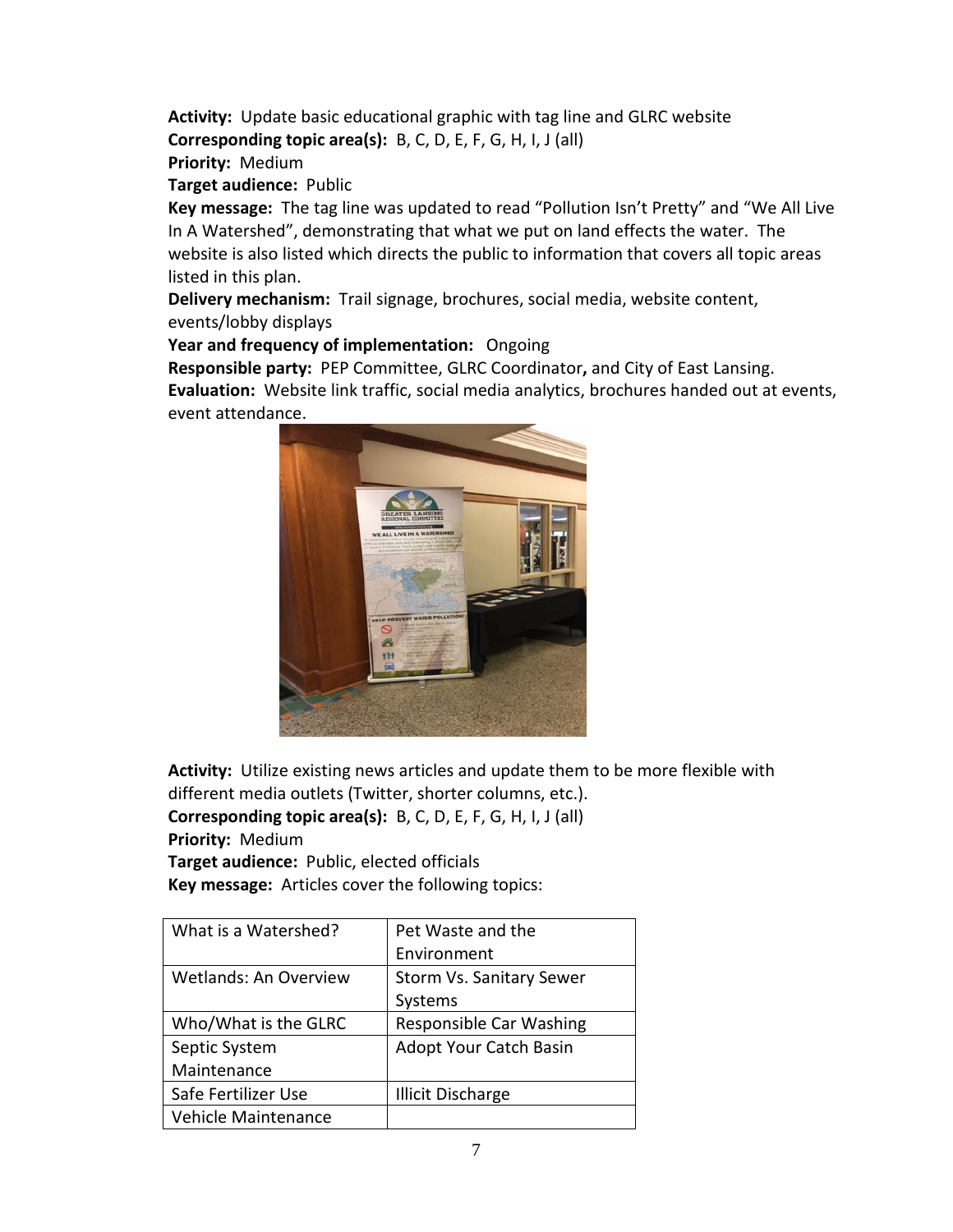**Delivery mechanism:** Articles are posted on the GLRC website, and community newspapers. Similar educational content posted on social media.

**Year and frequency of implementation:** Continue to maintain articles on the GLRC website. Update/reformatting occurred in 2017. Educational content will be posted monthly on GLRC social media throughout the permit cycle. A posting timeline guide is also used

**Responsible party:** GLRC Coordinator, PEP Committee and City of East Lansing. **Evaluation:** Number of articles (or similar) posted, including the number of residents receiving a publication. The GLRC Coordinator tracks GLRC website and social media analytics

#### *(B) Inform and educate the public about the connection of the MS4 to area waterbodies and the potential impacts discharges could have on surface waters of the state.*

**Activity:** GLRC webpage titled "Stormwater Basics" and "What's a Watershed?" **Corresponding topic area:** A, C

**Priority:** High

**Target audience:** Public, elected officials

**Key message:** This section of the website promotes watershed health information, describes what citizens can do, how our water is impacted, etc.

**Delivery mechanism:** GLRC website and social media, community website links to the GLRC webpage

**Year and frequency of implementation:** Continuous presence on the website, update as appropriate.

**Responsible party:** GLRC Coordinator

**Evaluation:** Website link traffic, social media analytics

**Activity:** GLRC quarterly newsletters and annual report

**Corresponding topic area(s):** A, C, D, E, F, G, H, I, J (all)

**Priority:** High

**Target audience:** Public, elected officials

**Key message:** The newsletters and annual report provide information on specific GLRC activities/events related to the six minimum measures. It also provides information related to relevant partner events and activities. It serves to educate municipal staff, elected officials, and the public.

**Delivery mechanism:** GLRC website, social media, and email distribution

**Year and frequency of implementation:** Ongoing, newsletters are completed quarterly, and the annual report is completed after the first of the calendar year.

**Responsible party:** GLRC Coordinator and City of East Lansing staff.

**Evaluation:** Website link traffic, number of newsletters/annual reports distributed at events, number of people reached through email.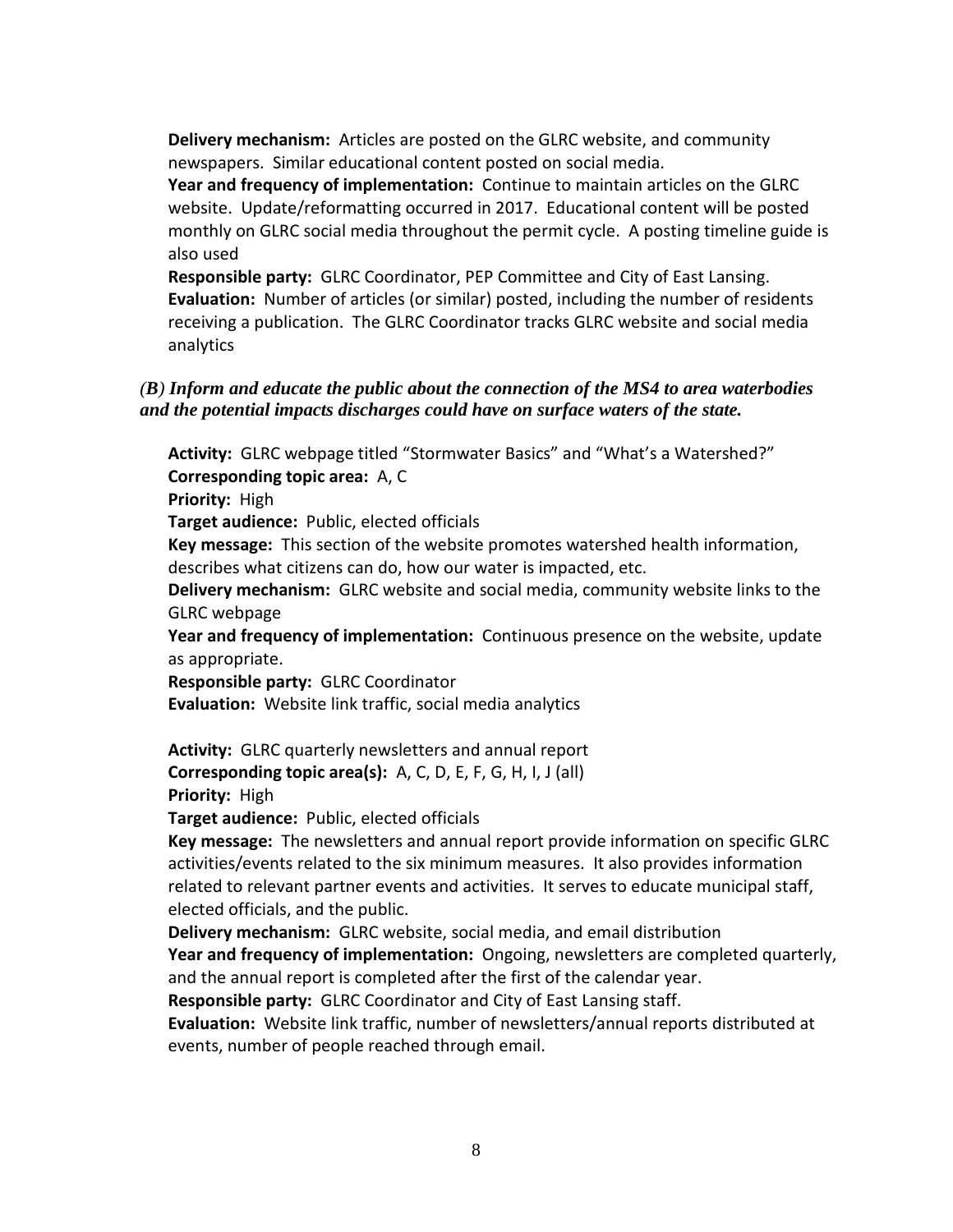## *(C) Educate the public on illicit discharges and promote public reporting of illicit discharges and improper disposal of materials into the MS4.*

**Activity:** Maintain the GLRC and City of East Lansing websites to include information on illicit discharges and contacts for reporting illicit discharges and acts of pollution. The City of East Lansing's Stormwater Pollution Prevention website has a direct link to a page describing the IDEP. At the bottom of the page, the City asks the public to report any suspected illicit discharges to the City of East Lansing, Department of Public Works

## **Corresponding topic area:** A

**Priority:** High

**Target audience:** Public

**Key message:** To report illicit discharges (description provided), illegal dumping, etc. **Delivery mechanism:** GLRC website and social media and City of East Lansing website. **Year and frequency of implementation:** Continuous posting on GLRC website and social media and City's website. As needed, the PEP committee will explore different delivery methods (language, etc.) to make this more relatable to the public.

**Responsible party:** GLRC Coordinator, PEP Committee, and City of East Lansing staff. **Evaluation:** Website link traffic and social media analytics

## *(D) Promote preferred cleaning materials and procedures for car, pavement, and power washing.*

**Activity:** Series of posters and brochures covering: car washing, pet waste, motor oil and fertilizer reduction.

**Corresponding topic area(s):** A, B, F, G

**Priority:** Medium

#### **Target audience:** Public

**Key message:** Posters and brochures describe the impact that bad practices related to car washing, pet waste disposal, motor oil disposal and fertilizer application can have on water quality. They also provide alternatives or best management practices for each of the four topics.

**Delivery mechanism**: Posters and brochures are available in community lobbies, brochures are handed out at public events, etc. Similar information is posted to the GLRC website and GLRC social media. The City will provide brochures whenever utilizing its display. The brochures are also available for downloading on the City's Stormwater Pollution Prevention website under "Public Education". The City also promotes fertilizer reduction through its Pollinator Friendly Resolution and Pollinator Friendly Public Education page.

**Year and frequency of implementation:** Continuous use at public events (Adopt A River, Quiet Water Symposium, MWEA Watershed Summit attended by the GLRC), at City of East Lansing events where the City's display is used, and on website/social media, etc., update as appropriate.

**Responsible party:** GLRC Coordinator, PEP Committee and City of East Lansing staff. **Evaluation:** Number of brochures provided throughout the year, website link traffic, and social media analytics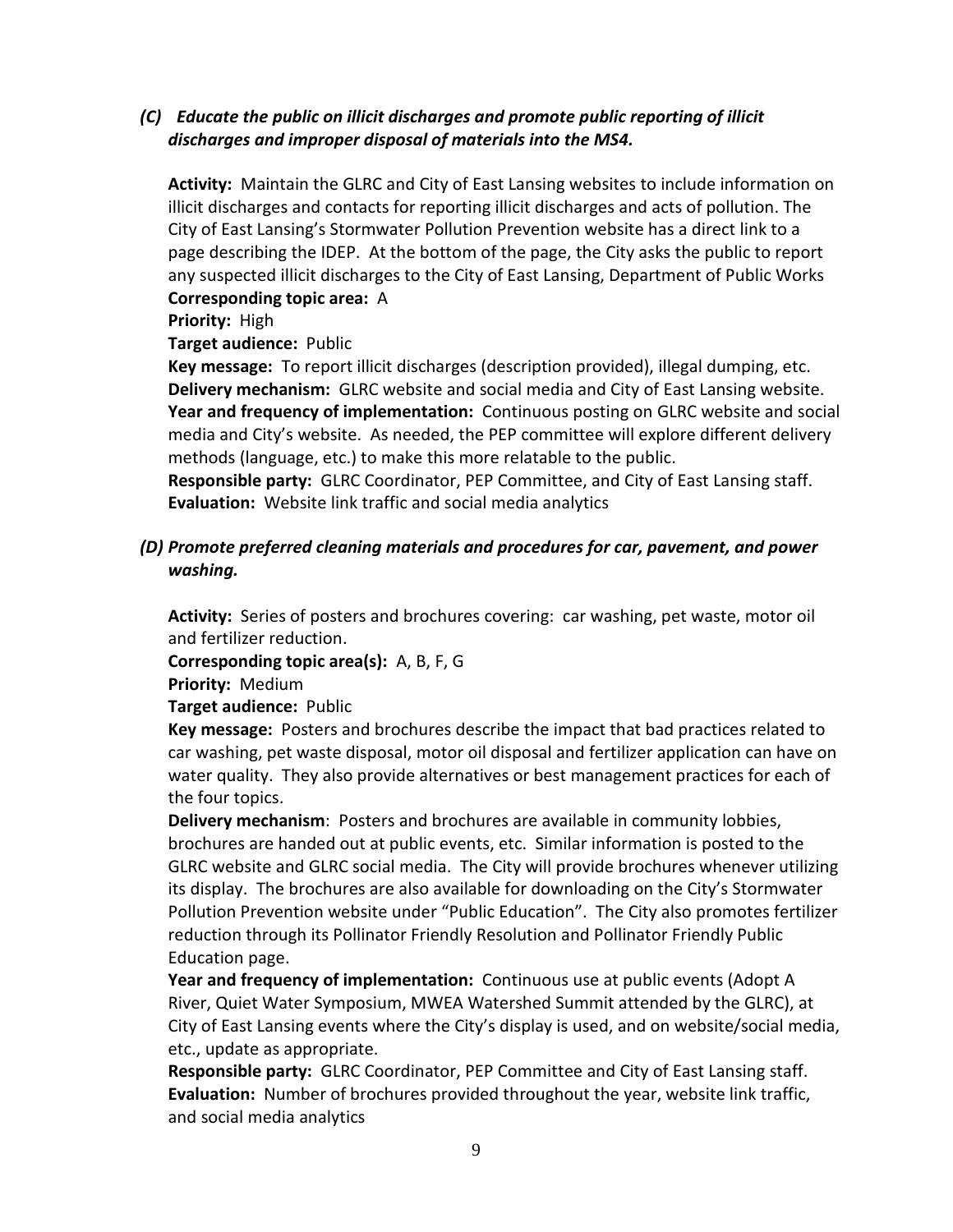*(E) Inform and educate the public on proper application and disposal of pesticides, herbicides, and fertilizers.* 

See corresponding topic area G below.

## *(F) Promote proper disposal practices for grass clippings, leaf litter, and animal wastes that may enter into the MS4.*

**Activity:** Promote existing materials related to grass clippings and leaf litter. **Corresponding topic area(s):** A

**Priority:** Medium

**Target audience:** Public, small businesses

**Key message:** Use the best management practices for management of grass clippings and leaf litter.

**Delivery mechanism:** Promoted through the GLRC educational display. Posted to GLRC social media and website. The City will provide brochures whenever utilizing its City's display. The brochures are also available for downloading on the City's Stormwater Pollution Prevention website under "Public Education". The City also has a webpage promoting healthy lawn practices.

**Year and frequency of implementation:** 2013, continuous

**Responsible party:** GLRC Coordinator and City of East Lansing staff.

**Evaluation:** Number of flyers/brochures handed out, website link traffic, social media analytics

**Activity:** Continue to maintain pet waste reduction watershed signage at parks or designated dog areas and post pet waste reduction information on social media and website

**Corresponding topic area(s):** A, D

**Priority:** Medium

**Target audience:** Public

**Key message:** Promoting pet waste reduction for watershed protection, connecting the public to their surrounding environment.

**Delivery mechanism:** Passing vehicles, people biking, walking or running, and pet owners will view the signs. Website and social media

**Year and frequency of implementation:** The signs will be maintained indefinitely with help from the local Road Commissions. Pet waste information will be present on mywatersheds.org indefinitely, with at least two GLRC social media posts per year.

The City of East Lansing has developed its own Pet Waste Program and currently has signs at two of its larger community parks. During the Permit cycle the City will evaluate the locations where additional signs may be appropriate and install them. **Responsible party:** City of East Lansing Department of Public Works.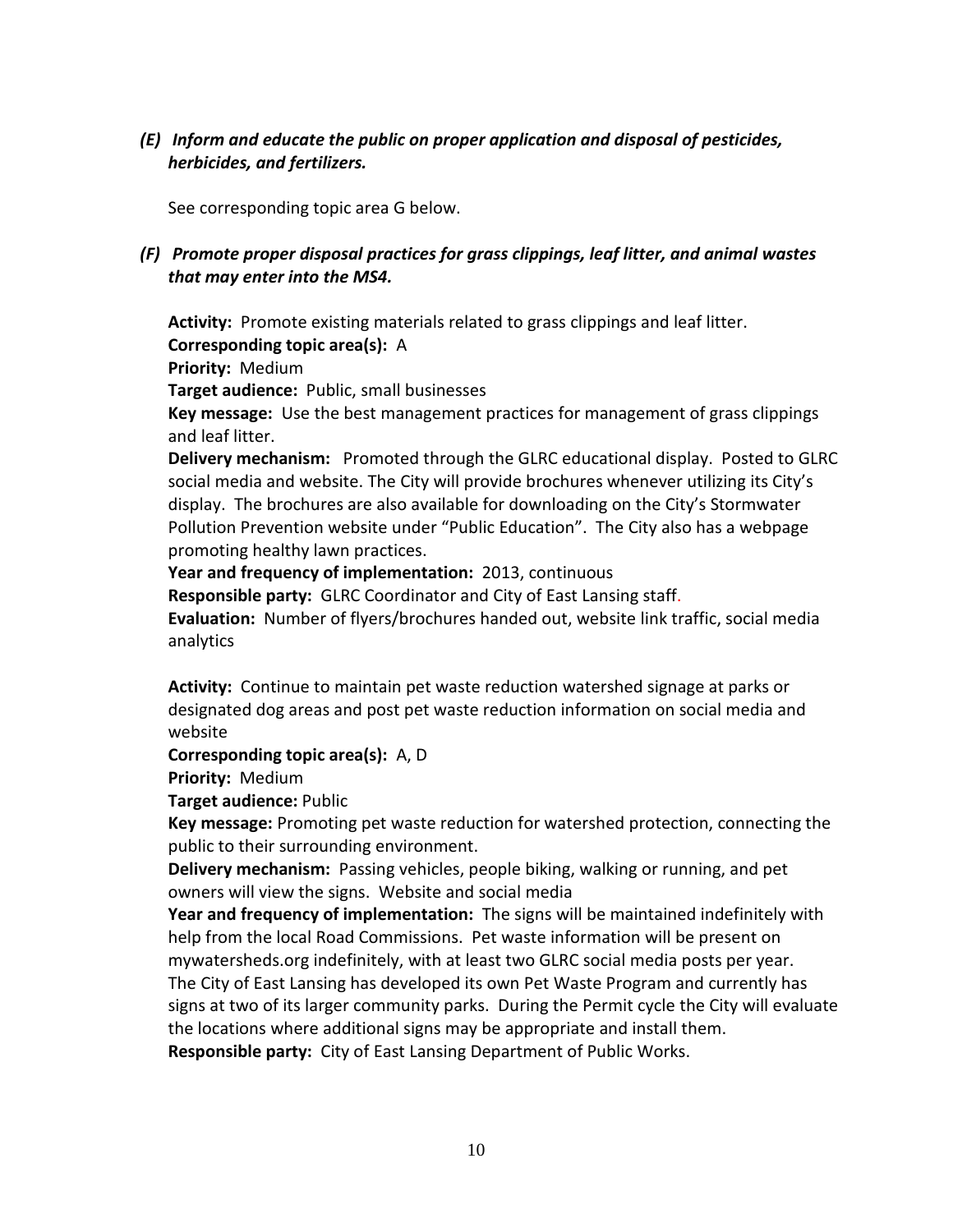**Evaluation:** Signs posted, maintenance activities, website traffic, and social media analytics. Eighty four signs have been posted throughout the watersheds. The City of East Lansing DPW will maintain its own signs at its two large parks and install new signs at additional locations as determined appropriate.



*(G) Identify and promote the availability, location, and requirements of facilities for collection or disposal of household hazardous waste, travel trailer sanitary wastes, chemicals, yard wastes, and motor vehicle fluids.*

**Activity:** Promote local Household Hazardous Waste Collection and Recycling Events. The City of East Lansing holds "Recycle East Lansing" yearly to collect household items. The City also provides curbside pickup of yard wastes with special free pickup days offered each year.

**Corresponding topic area(s):** D, E **Priority:** Medium

**Target audience:** Public, small businesses

**Key message**: Pollution prevention by using available resources for appropriate disposal of waste.

**Delivery mechanism:** GLRC website, GLRC social media, and City of East Lansing website.The City promotes Ingham County's Household Hazardous Waste program twice each year in the Curbside Journal that goes to all homes in the City.

**Year and frequency of implementation:** Continuous, updates as necessary and as events are scheduled.

**Responsible party:** GLRC coordinator and City of East Lansing staff. **Evaluation:** Website link traffic**,** social media analytics

## *(H) Inform and educate the public on proper septic system care and maintenance, and how to recognize system failure.*

**Activity:** Promote information on proper septic system care. Post Ingham County's local Point of Sale/Time of Sale septic/well inspection ordinance on GLRC website. **Corresponding topic area:** A **Priority:** Low **Target audience:** Public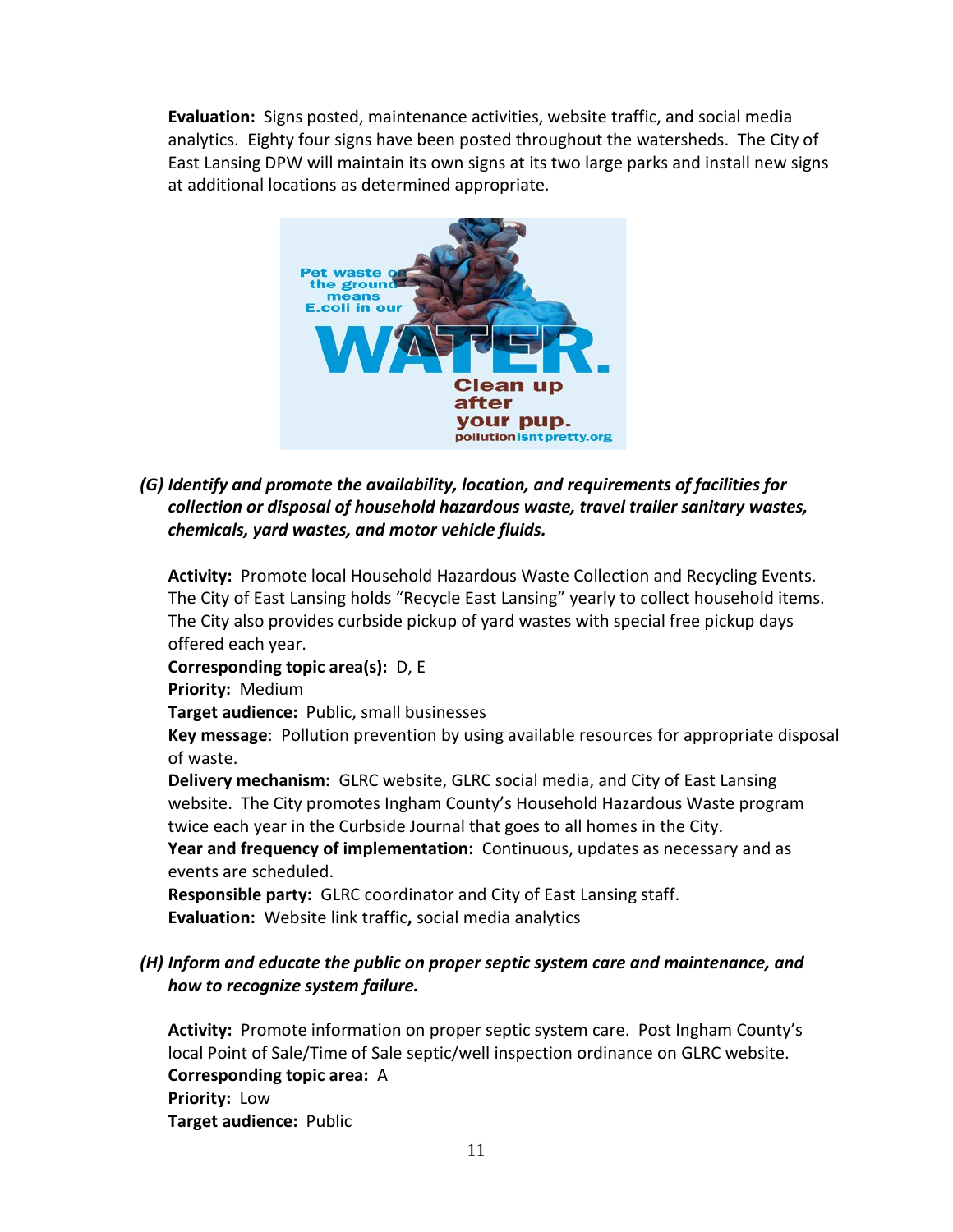**Key message**: Maintain your septic system; it could be contaminating local water bodies through stormwater runoff.

**Delivery mechanism:** GLRC website and social media, and City of East Lansing website. **Year and frequency of implementation:** Continuous

**Responsible party:** GLRC coordinator and City of East Lansing staff.

**Evaluation:** Website link traffic, social media analytics**,** brochures handed out.

## *(I) Educate the public on, and promote the benefits of, green infrastructure and Low Impact Development.*

**Activity:** Promote Green Infrastructure and Low Impact Development brochure, update as appropriate.

**Corresponding topic area:** A

**Priority:** High

**Target audience:** Public, elected officials, small businesses

**Key message:** Promote the use of LID and Green Infrastructure (GI) as a tool for reducing polluted runoff from developments and homes. The brochure explains what LID and GI are and provides examples and resources (links).

**Delivery mechanism:** GLRC website, GLRC social media, use with GLRC educational display, lobbies, etc. The City will provide brochures whenever utilizing its City's display. The brochures are also available for downloading on the City's Stormwater Pollution Prevention website under "Public Education". The City of East Lansing's Post-Construction Stormwater Control Ordinance, Policy & Procedures Manual and Design Manual address these issues in detail.

**Year and frequency of implementation:** Continuous, will use at GLRC events (Adopt A River, Quiet Water Symposium and MWEQ Watershed Summit) and at City of East Lansing events when using the City's display and update as appropriate.

**Responsible party:** GLRC Coordinator and City of East Lansing staff.

**Evaluation:** Number of brochures handed out, website traffic, social media analytics

**Activity:** GLRC local Green Infrastructure projects webpage

**Corresponding topic area:** A

**Priority:** High

**Target audience:** Public, small businesses

**Key message:** The webpage highlights various local LID and GI projects in the region to help encourage others to pursue projects in their own neighborhood or community **Delivery mechanism:** GLRC website and social media**.**

**Year and frequency of implementation:** Continuous, will update as needed, initial revision July 2013.

**Responsible party:** GLRC Coordinator **Evaluation:** Website link traffic.

**Activity:** Green Infrastructure educational programming **Corresponding topic area:** A **Priority:** High